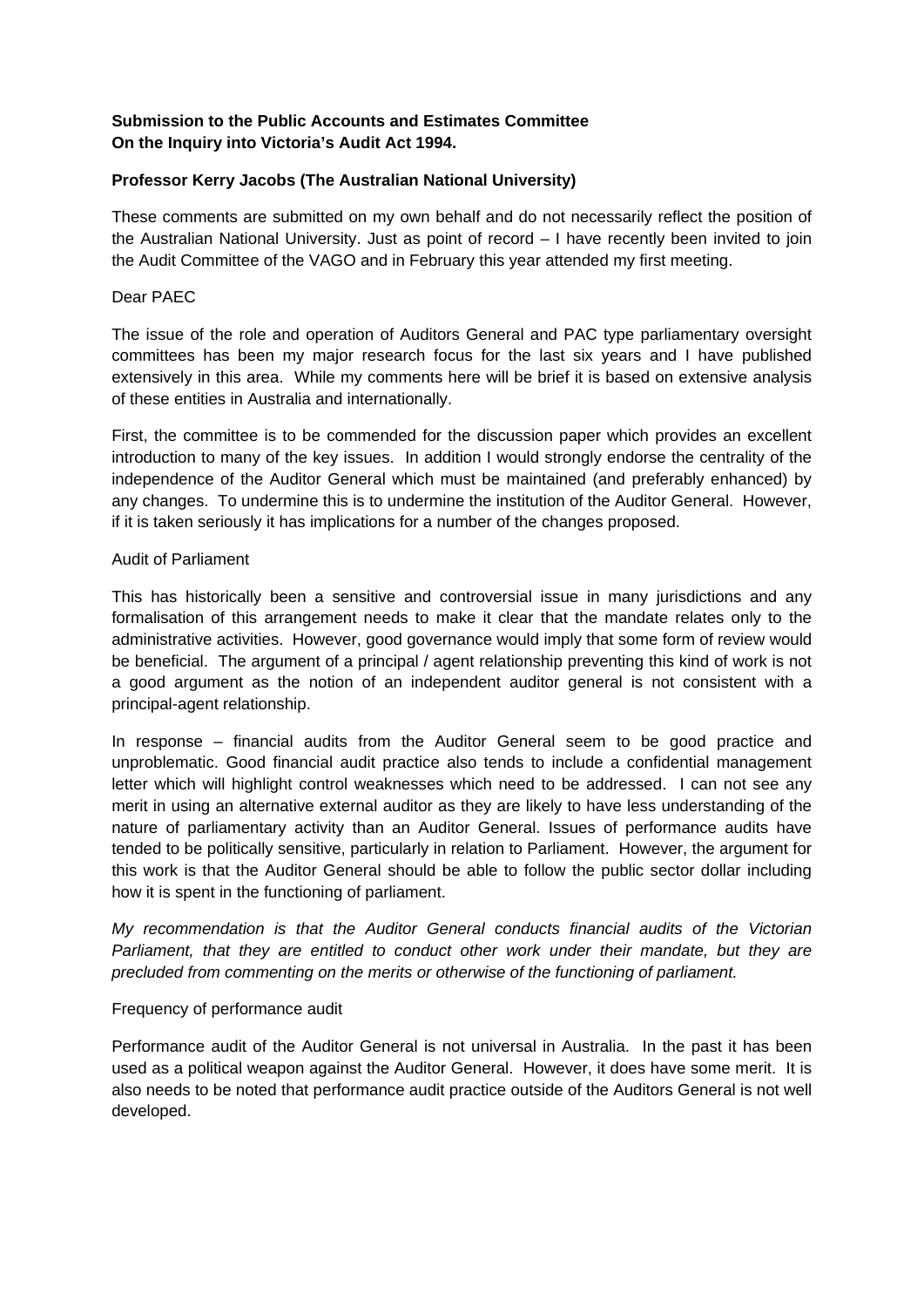*The proposal that it be conducted once every four years is reasonable and has merit. I would not recommend the 'within' option as this could easily be subject to political abuse. However, it is always within the mandate of the PAEC to conduct an inquiry into the operation of the VAGO.* 

#### Acting Auditor General

In some countries the acting Auditor General provisions have been subject to abuse and to undermining the role of the Auditor General.

I do not have a specific preference on whether the Deputy AG be deemed acting with full powers or another appointment be made. However, it needs to be clear and there needs to be a clearly defined timeframe. I suspect that 6 months might be a bit short in a difficult situation and I would suggest a maximum of a year with no possibility for renewal of the acting role.

#### Independence of Auditor General

I agree with the committee's view that the current constitutional independence of the Auditor General is clear and well established. The parliament should not (via the PAEC or any other aspect) direct the Auditor General on operational matters.

One issue which needs further work is the relationship between the oversight role of the PAEC and corporate governance bodies such as the Audit Committee of the VAGO which should consider internal operational matters such risk management, internal control adequacy and reporting practices.

I would not suggest that you limit the power of Parliament or of any house or committee of Parliament to submit requests to the Auditor General. However, some statement that these would normally come through the PAEC would be reasonable.

### Performance Audit of Officers of Parliament

I would not support a set frequency of performance audits of officers of parliament. If these officers of parliament are low risk it is a waste of resource which could be devoted to more meritorious targets and if they are high risk then it would be too infrequent. However, if you are not careful you could have your parliamentary officers chasing each other like a dog chasing its tail. In the end each of these bodies answers to parliament and if one is made to answer to another then there will be problems.

#### Auditor General's Budget

This is a perennial and controversial issue. There is evidence from Australia and internationally the budget restriction is used as a political tool to restrict the activity of Auditors General. There is potential for abuse where the budget is established and approved by the executive. The Victorian model is better. Perhaps the best option is if the VAGO budget was reviewed and proposed by an independent body. It could then fall to the PAEC to accept or amend the proposed budget giving clear reasons for any amendment. This is the best way I can see to ensure the capacity necessary for an independent Auditor General. An alternative is that the budget of the Auditor General be based on some underlying factor  $-$  such as a set percentage of the total state expenditure.

Consultation on performance audit specifications.

The tension here is between consultation and independence. I would like to see the removal of this clause as it is unlikely that members of the PAEC would have particular experience and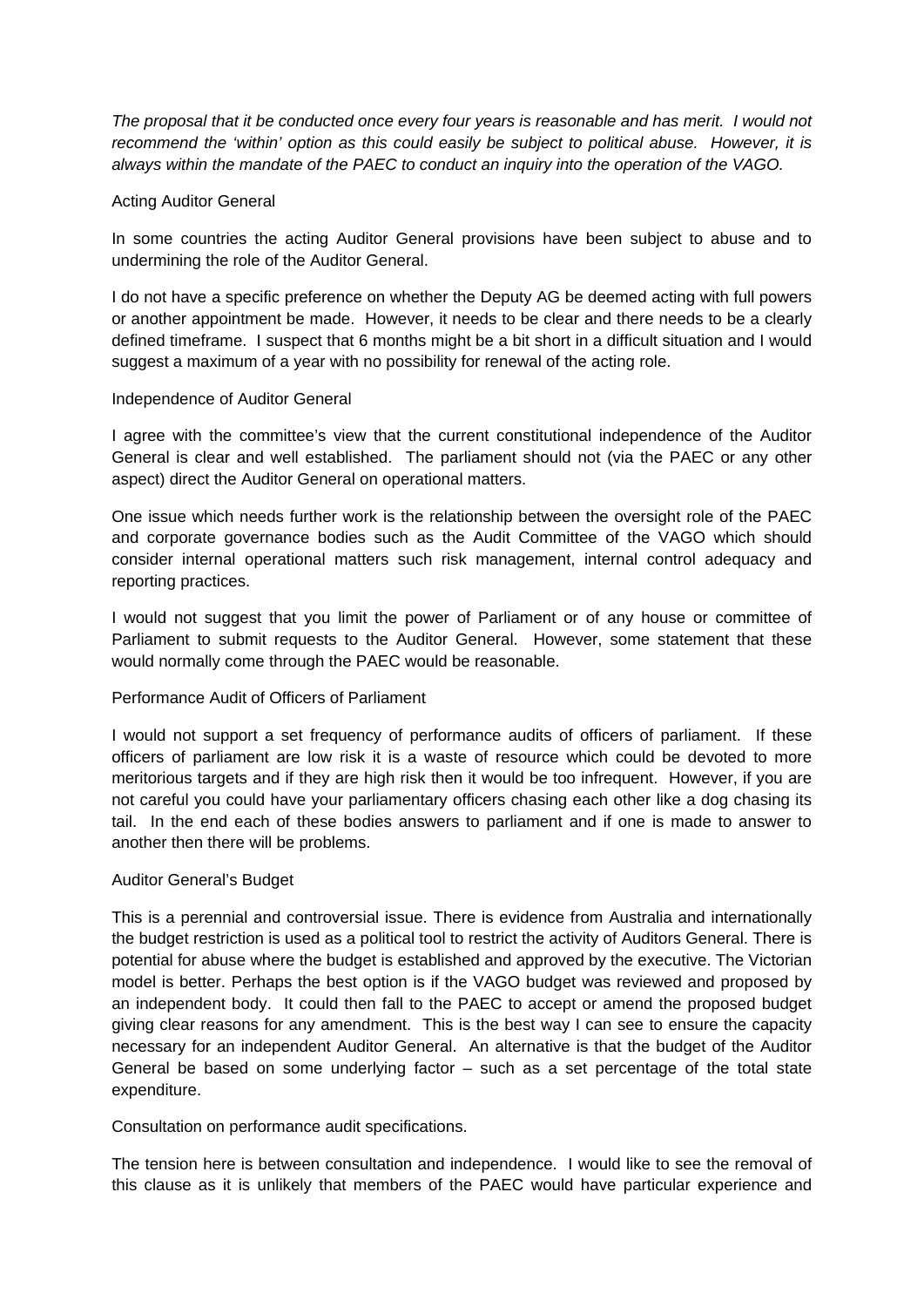insight into performance audit specifications. It is more important that the focus of performance audits and the associated terms of reference be discussed with the PAEC. Perhaps rephrase this as 'consultation into the terms of reference for proposed performance audit in the context of the annual plan'.

### Employment of ex Auditors General

Yes – this is a bit of an issue across the commonwealth – particularly where an Auditor General is not 'that old'. Most Auditors General self impose something without clear guidance. One example is the debate over whether an ex-Auditor General can take a place within a university in the same state. I would oppose a blanket ban on employment in Victoria as these people have valuable skills and talents and it would be a great shame if they had to leave Victoria to share their talents. Also if there is an effective ban on employment then there is a moral obligation to provide a pension or this might constitute an illegal restraint of trade.

#### I would suggest something like:

*The Auditor General should not within 5 years of retirement take a position which represented a conflict of interest because of their knowledge and experience as an Auditor General.* 

## Production of documents by the Auditor-General to the Committee

I would strongly and categorically oppose the proposal that an Auditor General be required to present audit working documents to any parliamentary committee including the PAEC. This is a fundamental breach of the independence of the Auditor General and must be resisted at all costs. It would constitute interference in the activities of the Auditor General at a level which would be intolerable and could be open to political mischief of the highest order.

Audit working papers and documents represent the process of decision making and reflection on the part of the Auditor General and therefore are analogous to policy advice given to the minister or the working notes from a police investigation. If the members of one party or another were given access to these documents the political damage to Parliament as an institution would be considerable and the damage to the reputation and the ability of the Auditor General to go about their business would be considerable. If the act was abused in this way the Victorian Parliament would be justly subject to international condemnation.

However, it might be appropriate to request key documents or information to facilitate PAEC follow-up and oversight. This would place the onus on the Auditor General to deliver these documents or to explain why she/he did not wish to make them available. However, the PAEC could easily request most documents (other than audit working-papers) from the department or agency. Therefore it is hard to see a situation where any well functioning PAC would request the Auditors General's working papers unless there were intentions of political mischief or personal vendettas.

#### *I would strongly support the Auditor General's proposed change relating to this section.*

#### Audit of Ministerial Salaries or Ministers' Officers

I understand the argument for the need to have complete and full review of public sector spending and therefore can see some merit in the proposal to audit ministerial salaries and ministerial offices. However, this proposal has massive potential for political embarrassment and open conflict between the Auditor General and the Executive. I can not see how this could be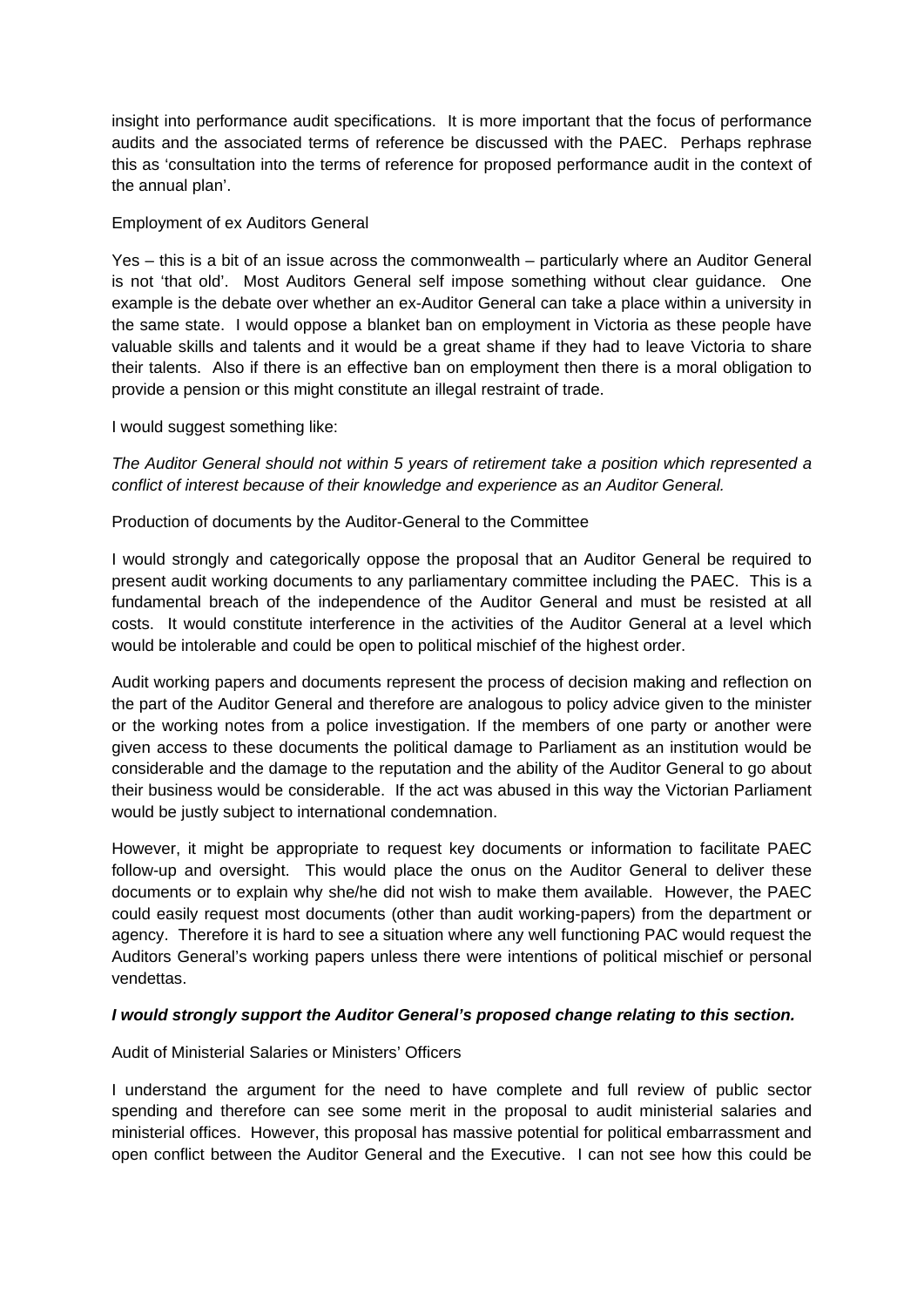done in such a way as not to provoke this conflict and therefore would not recommend this initiative.

### Tabling of Audit Reports

It is important that the Auditor General is not prevented from releasing her/his reports because of political management of tabling time. There are cases in Australia where the control over parliamentary timing has been abused to gag an 'unpopular' Auditor General's report. Therefore the Auditor-General must either have the option to release without tabling (less ideal) or be are entitled to table whenever they choose and the parliament must accommodate that request (preferred). The Auditor General should have the power to table reports when Parliament is not sitting so there is no opportunity to provide obstruction or restriction to their work.

#### Audit of non-judicial functions within Victoria's courts

I would oppose any attempt to restrict or limit the powers of the Auditor General to conduct their work. The danger is that what appears to be good practice guidelines in this case if incorporated into the act could constitute the basis to control or limit the Auditor General's mandate. As long as it is clear that the mandate relates to the non-judicial functions then I see no conflict. However, I agree that this issue is both complex and sensitive.

## Operational powers and responsibilities of the Auditor General

I strongly support the notion that the Auditor General has open access to the records and staff of entities who receive public funds. I agree that this is critical as governments enter into partnerships with a range of private providers and claims of commercial in confidence should carry no weight. Not to have this access will fundamentally undermine the processes of public accountability. This should hold true for both financial audit and performance audit as it would be impossible to determine questions of efficiency and effectiveness if such access is not available. I deem that it is both appropriate and necessary that these powers be allowed to the Auditor General and the issues of granting these powers to other officers of parliament would need to be considered on a case-by-case basis.

The fundamental issue is that public funds are provided by the tax-payers and therefore those who receive it must account for how they used it. If they accept these accountability obligations when they accept public funds, it difficult to see how they can complain that their rights have been abused or infringed.

The extension of this argument to public money and public property is reasonable. There is historical precedent on the issue of public money and in an 'accrual' environment where assets are fully recognised and accounted for, investigation of public assets are a necessary to address issues of efficiency and effectiveness.

#### Questioning merits of policy

While the practice of efficiency and effectiveness review may have the effect of challenging policy it is not normal that the Auditor General in the Westminster model has the power to examine policy. However, this is not necessarily true in all jurisdictions and some do give the Auditor General (or their equivalent) the power to directly criticise policy.

This positions the Auditor General in a very different role and often times in direct conflict with the executive and therefore I would advise against it and most Auditors General would shy away from this area even with the mandate powers. Any uncertainty in this area should be removed.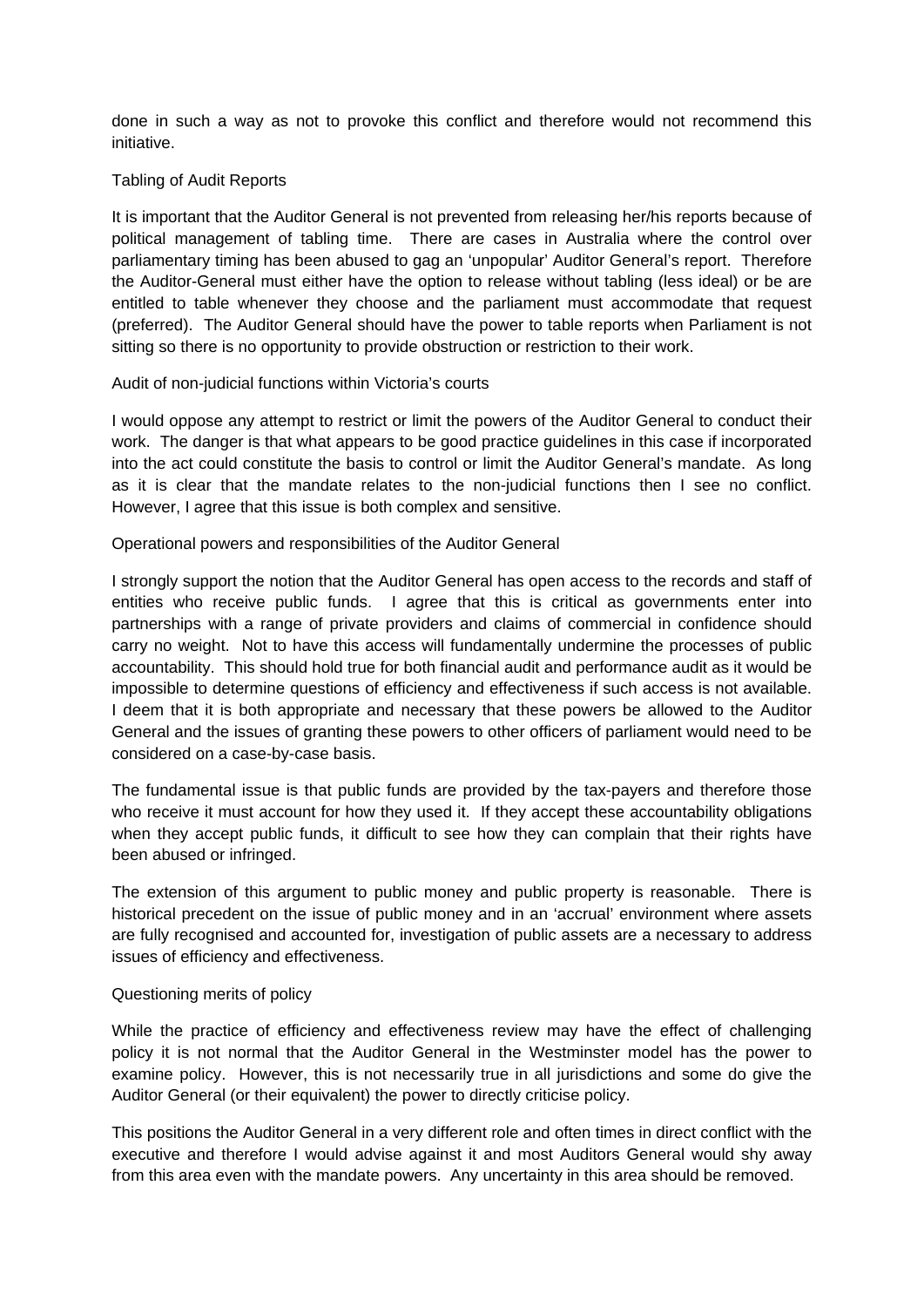It is good to give the Auditor General the scope to provide other services and I would not specify this further. Most have difficulty meeting the existing demands but this flexibility would provide the capacity for change and evolution if new technologies and approaches emerge in future. It was not so long ago that performance audit was a new technology and mandates needed to change to accommodate this.

Clarification of the Auditor General's powers and reduction of ambiguity is a very good thing. However, this should not be used to restrict these powers and the most generous interpretation should be give.

The danger of legal privilege is that it can be used to avoid accountability. Therefore I would repeat my recommendations in relation to the operational powers of the Auditor General that those who receive public funds consent to provide access to the Auditor General.

#### Performance Indicators

In order to be meaningful performance indicators need to be relevant and reliable. Unfortunately that is not always the case and indicators can be changed to undermine review and comparison. Therefore it is good if performance indicators are reviewed by the Auditor General. However, whether such a review is practically possible is a technical question for the Auditor General.

#### **Disclosure**

The disclosure requirements and obligations on the Auditor General in relation to criminal and fraudulent activity need to be clearly stated with no ambiguity.

#### Audit fees

It is fair and reasonable the Auditor General should be able to charge fees to the relevant agencies. This is quite clear for financial audits – particularly given that many of these audits are contracted out that the VAGO face a corresponding bill from private sector auditors. There is a public policy argument that performance audit should be funded from appropriation however the danger is that a fixed budget can have the effect of limiting the scope of Audit work which should be expanded because some key concern is identified. I can't see a neat and easy solution to this issue.

#### State Companies

This is an interesting question which revolves around the nature and function of the state company. Where a significant (more than 25%) of its revenue is from state appropriations the Auditor General must be the auditor, where its revenue is not derived from state appropriation but it has a significant impact on public welfare or has an important role in the mission of the state then there is a strong case that it be audited by the Auditor General. Where it is effectively an investment and there is no funding or strategic link it does not have to be audited by the Auditor General (but it could be). I believe that most of the examples in the last category have already been partially or fully privatised and therefore most of the state corporation holdings fall into the first two. Therefore I would suggest an even simpler approach

*The entity is required to be audited by the Auditor-General where that state has majority control or where it is significantly funded from state appropriation (more than 25%). Where the state*